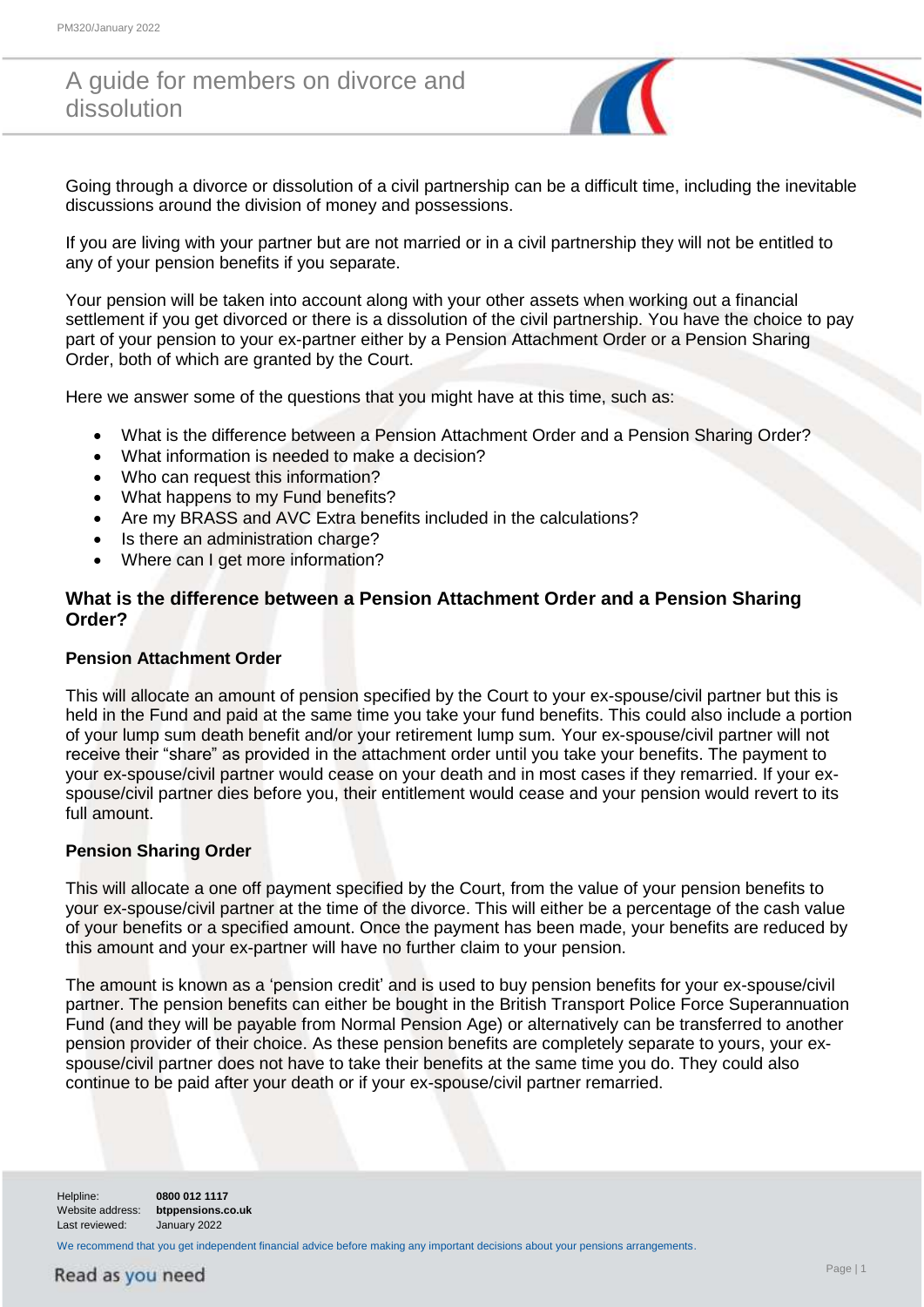# **What information is needed to make a decision?**

The Court will require details of your pension benefits and some of the information you may need is:

- A CETV (Cash Equivalent Transfer Value) for divorce purpose
- The amount of lump sum death benefit
- Details of any dependant's pension
- Your period of membership

You can contact Railpen Limited (Railpen) if you need a CETV value. A non-guaranteed free transfer out value quotation can be obtained online through your secure online account at www[.btppensions.co.uk.](http://btppensions.co.uk/) Please contact Railpen if your solicitor requires a guaranteed CETV for divorce purpose.

The CETV is worked out using instructions from the scheme actuary and takes into account:

- The value of your pension and lump-sum benefits
- The value of your ex-partner's dependant pension; and
- The value of your death in service lump sum.

### **Who can request this information?**

We will only provide information to you, a solicitor acting with your written authority, or the Court.

### **What happens to my Scheme benefits?**

#### **Pension Attachment Order**

Your pension will only be divided when you start to receive your pension, however any estimate you receive from Railpen will take the Order into account.

#### **Pension Sharing Order**

The amount of the pension debit will be deducted from your benefits immediately.

We will let you know when this is completed, and the impact of the pension debit on your basic scheme pension and lump sum. All future estimates that you receive from Railpen will take this into account and reflect the reduction.

# **Are my BRASS and AVC Extra benefits included in the calculations?**

Yes, all pension benefits will be included in the calculations.

A percentage reduction will be applied equally across your scheme benefits and your BRASS/AVC Extra personal retirement account.

The way that your benefits are reduced will not affect the pension credit awarded your ex- spouse/civil partner.

### **Is there an administration charge?**

Yes. There will be a charge for both a CETV quote and the implementation of any Order.

 CETV quote – there may be a charge of up to £250. Railpen will notify you how to pay the charge and this will need to be made before the quote can be produced.

Helpline: **0800 012 1117**  Website address: **btppensions.co.uk** Last reviewed: January 2022

We recommend that you get independent financial advice before making any important decisions about your pensions arrangements.

# Read as you need